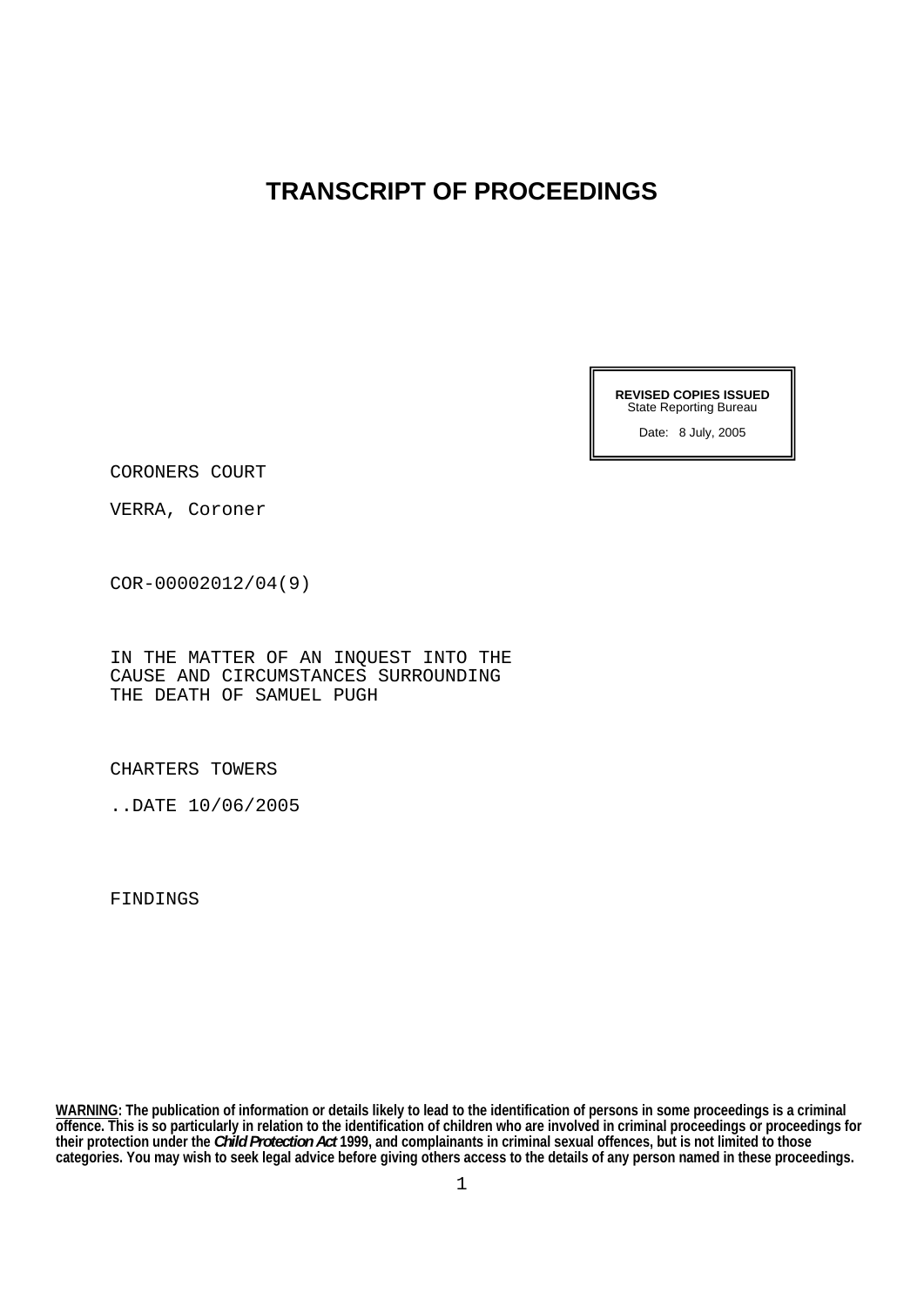10062005 D.4 T66-67/RTN M/T CHAT183-184 (Coroner, Verra) BENCH: The Coronial system was subjected to considerable change by virtue of the Coroners Act of 2003 and I think it appropriate as a preamble to findings and comments to read some relevant sections of the new legislation into the record. Section 45(2) of the Act provides:

"A Coroner who is investigating a death or suspected death must, if possible, find-

- $(a)$  who the deceased person is; and
- (b) how the person died; and
- (c) when the person died; and
- (d) where the person died; and
- (e) what caused the person to die."

Section 45 subsection (5):

"The Coroner must not include in the findings any statement that a person is, or may be-

- (a) guilty of an offence; or
- (b) civilly liable for something."

Section 46(1) under the heading "Coroner's Comments":

"A Coroner may, whenever appropriate, comment on anything connected with the death investigated at an inquest that relates to-

- (a) public health or safety; or
- (b) the administration of justice; or
- (c) ways to prevent deaths from happening in similar circumstances in the future."

**30** 

**40** 

**50** 

**20** 

**10**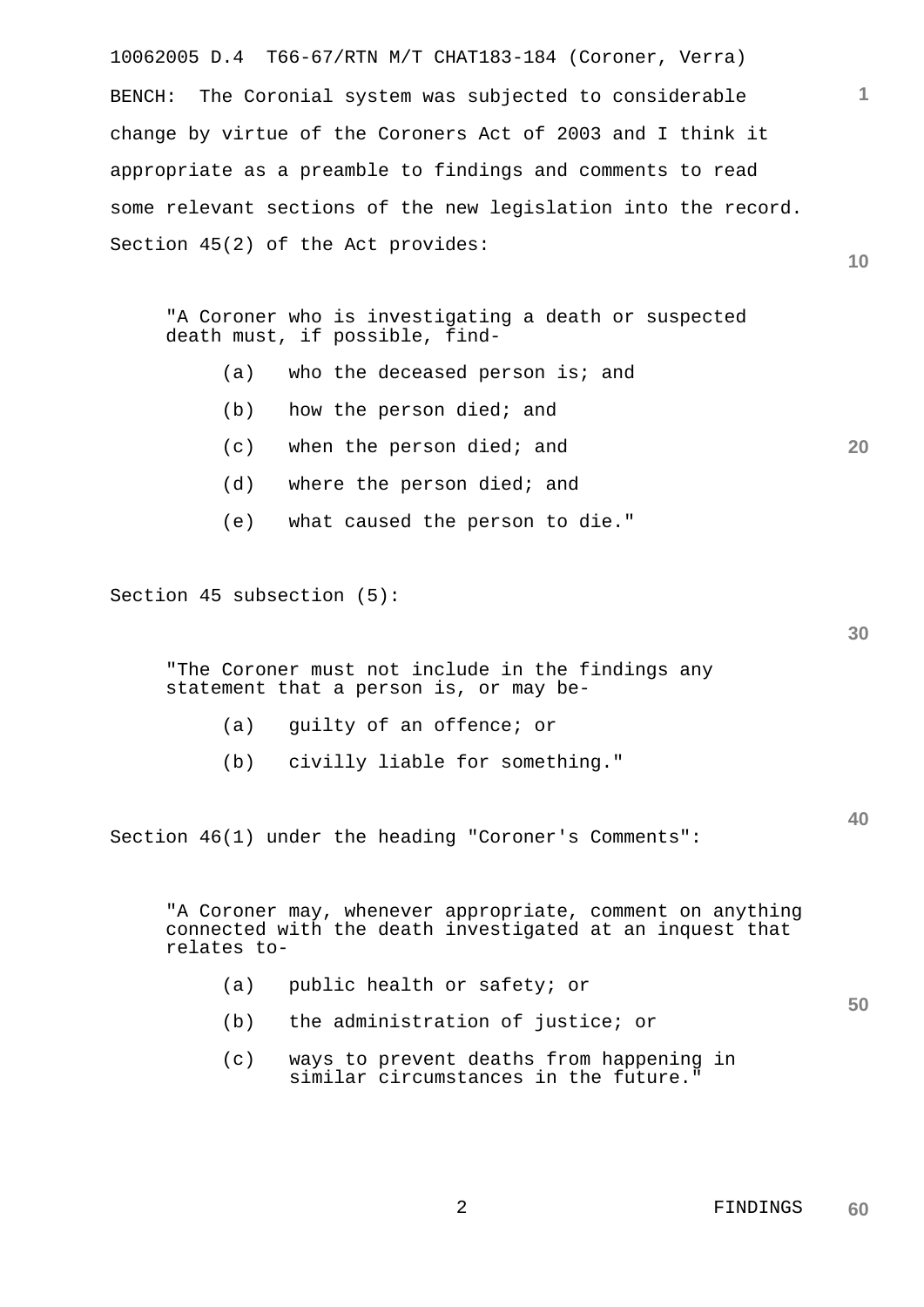"The Coroner must not include in the comments any statement that a person is, or may be-

- (a) guilty of an offence; or
- **10**  (b) civilly liable for something."

Section 48, which I will not read into the record, makes provision for the reporting of offences or misconduct.

**20 30**  My findings then are as follows: The circumstances under which Mr Pugh came by his death are as follows: Mr Pugh was an employee of mining contractor, Faminco Mining Services, and the accident which resulted in his death occurred while he was working underground approximately 370 metres below the surface at the Highway Reward Mine some 33 kilometres south of Charters Towers.

**40 50**  Mr Pugh had been bogging ore from the 970 Lower Reward Deeps Footwall Stope on the 970 footwall ore drive since the commencement of day shift on the 17th of August 2004. Mr Pugh had ceased bogging when Dennis Smith, the shift supervisor, drove into the footwall access in a Nissan Patrol utility and parked the vehicle approximately six metres back from the brow with the bullbar of the utility facing the stope. Mr Pugh followed Mr Smith to this location on foot. Mr Smith and Mr Pugh jointly inspected the stope and agreed that no further bogging should take place and that the charge crew would proceed with preparation and firing of the next blast rings.

> 3 FINDINGS **60**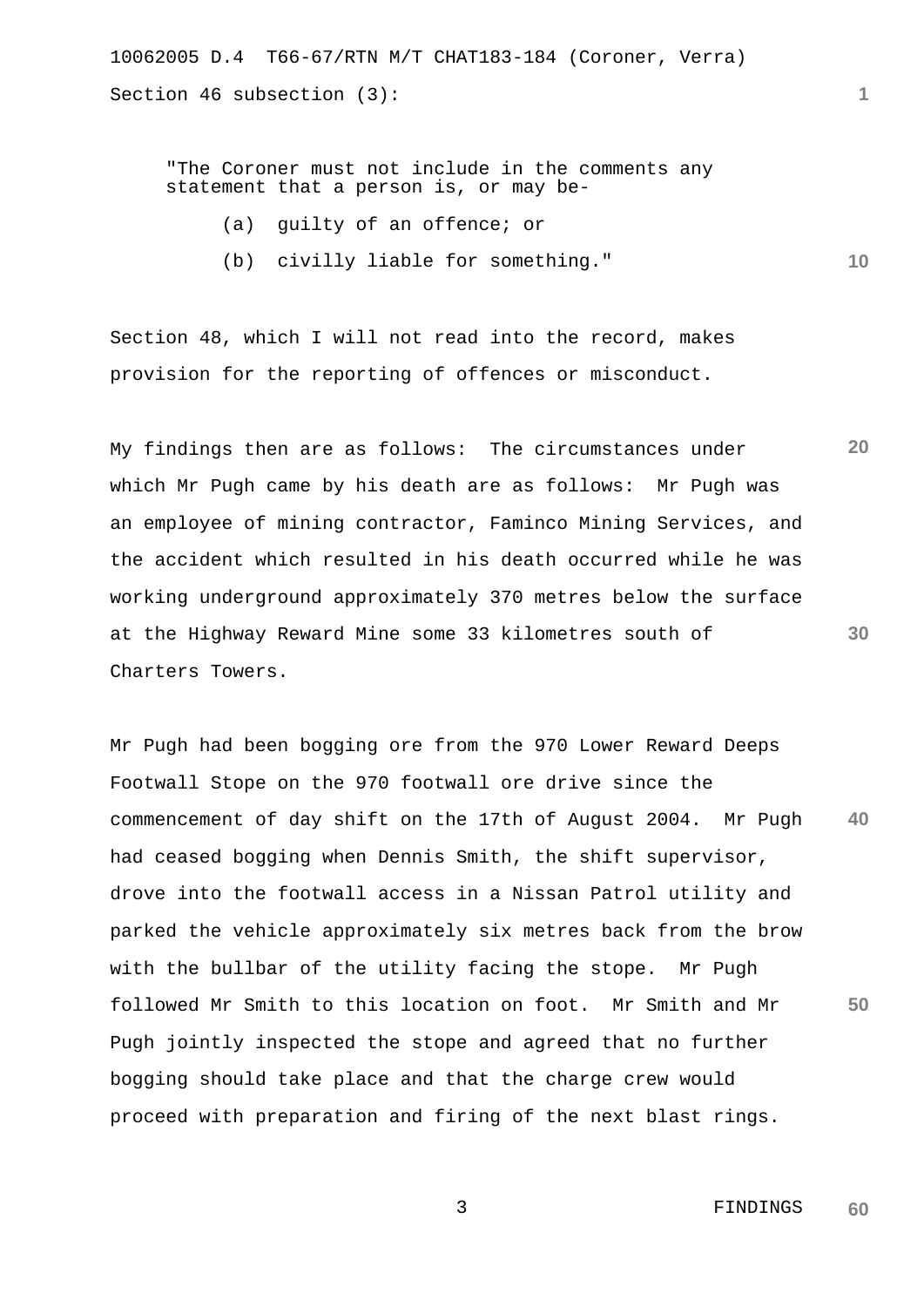10062005 D.4 T66-67/RTN M/T CHAT183-184 (Coroner, Verra) Mr Smith and Mr Pugh returned to the front of the utility and were both leaning on the bullbar having a conversation on matters unrelated to the stope inspection. Mr Smith's evidence as to what occurred next was:

"We were just making our way out, he was going to the left and I was going to the driver's side when down it came. Just a couple of rocks came shooting out of the drive. I saw the rock come out and Sam got hit and pushed on his bum."

See paragraphs 26 and 27 of Mr Smith's statement of 17 August 2004.

After being struck by the rock Mr Pugh was positioned with his back leaning on the bullbar of the utility as depicted on slide 15 of Exhibit 8. Mr Smith dragged Mr Pugh to a safer area adjacent to the rear of the utility and ran out to the access area and told Gerald Cooper, who was driving a truck in that area, to call emergency, whilst quickly explaining to him what had happened and that help was needed. Mr Smith returned to Mr Pugh but could not hear Mr Pugh breathing nor could he detect any pulse. Mr Smith's evidence was that the round trip probably took about three to four minutes and that he spoke to Mr Cooper for approximately 30 seconds.

The recorder's log sheet, which is contained at appendix 5 in volume 2 of Exhibit 1, records that Mr Cooper's emergency call was received at 7.32 a.m. This would fix the time of Mr Pugh's death, as best can be determined on the evidence, at approximately 7.32 a.m.

**30** 

**40** 

**50** 

**1**

**10**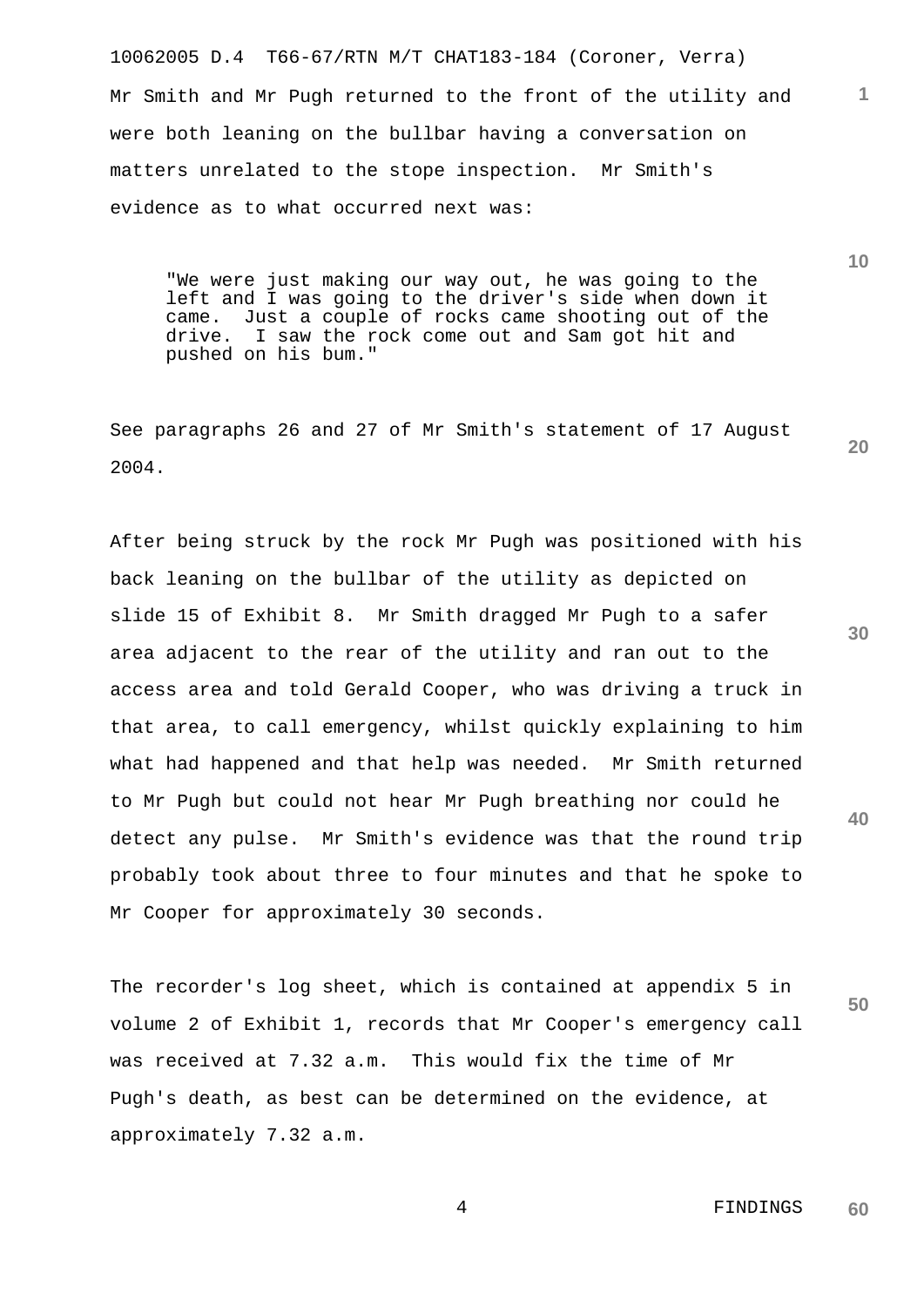Mr Smith commenced performing CPR on Mr Pugh for about two minutes when Gerald Cooper, John Pickering and Kenneth Acton arrived and assisted in endeavouring to revive Mr Pugh and treat his wound. Ambulance officers arrived at the scene at 8.23 a.m. and continued the attempts to revive Mr Pugh. Their endeavours were also unsuccessful.

The rock, which upon consideration of all the evidence is the rock which most probably struck Mr Pugh, can be seen in its complete form in various photographs at appendix 3 volume 1 Exhibit 1. By the time the rock had been brought to the surface on the 20th of August 2004 the rock had absorbed water and broken into numerous pieces due to the clay-like nature of the rock. The rock which struck Mr Pugh is of a rock type described as serecitic schist and the rock in its complete form weighed some 219 kilograms. The location from which the rock dislodged and its probable path of travel is examined by Inspector Dryden at paragraph 5.4 appendix 1 volume 1 Exhibit 1 under the heading "Source of Rock". That evidence supports Inspector Dryden's conclusion that in terms of probability it is probable that the rock came from near the back of the stope between rings 8 and 10 and deflected from high up on the rill. (See also slide 44 of Exhibit 8.)

Dr Williams' autopsy report, Exhibit 4, describes the injuries suffered by Mr Pugh under the heading, "Recent Injuries", in the following terms:

**10** 

**1**

**20** 

**30** 

**40**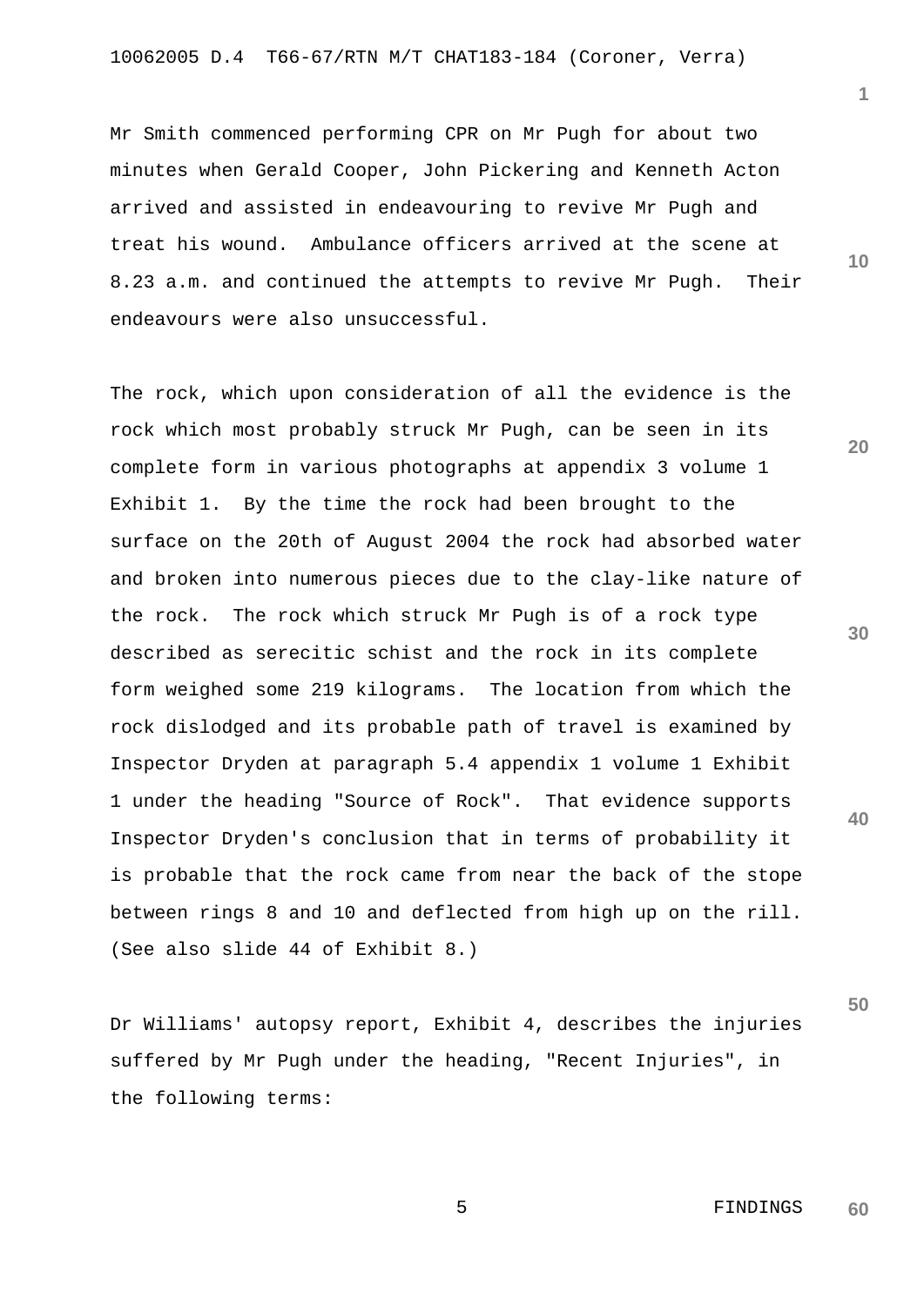10062005 D.4 T66-67/RTN M/T CHAT183-184 (Coroner, Verra)

"Recent Injuries: There is a laceration measuring 19 by 13 centimetres at the medial aspect of the right thigh. This laceration has exposed much crushed muscle and the femoral artery is seen in the depths of the wound, this artery being free of obvious transection. There appears to have been bleeding from smaller veins in this area. This laceration extends around the back of the right thigh in one area. There also appears to be minor crush injury to the anterior aspect of the left thigh."

And he continues:

"The back of the body is normal apart from the right buttock which appears severely bruised and mildly abraded."

As will be seen in my formal finding as to what specifically caused Mr Pugh to die, the primary cause of death was cardiac failure suffered as a result of loss of blood. Mr Pugh also suffered from significant natural disease including hypertensive heart disease and also ischaemic heart disease. His ability to withstand blood loss was compromised by his ischaemic heart disease.

**40 50**  There are a number of other factors which contributed in varying degrees to the occurrence of the accident. Firstly, the issue of clarity of communication between the principal and the contractor. The evidence of Michael Harper, the foreman of Thalanga Copper Mines Pty Ltd, was that he had issued a clear directive during his meeting with Joshua Baxter on 15 August 2004 that the brow of the 970 footwall stope was to be cracked. Mr Baxter's position at Highway Reward is contracts manager and relieving projects manager. At

**20** 

**10** 

**1**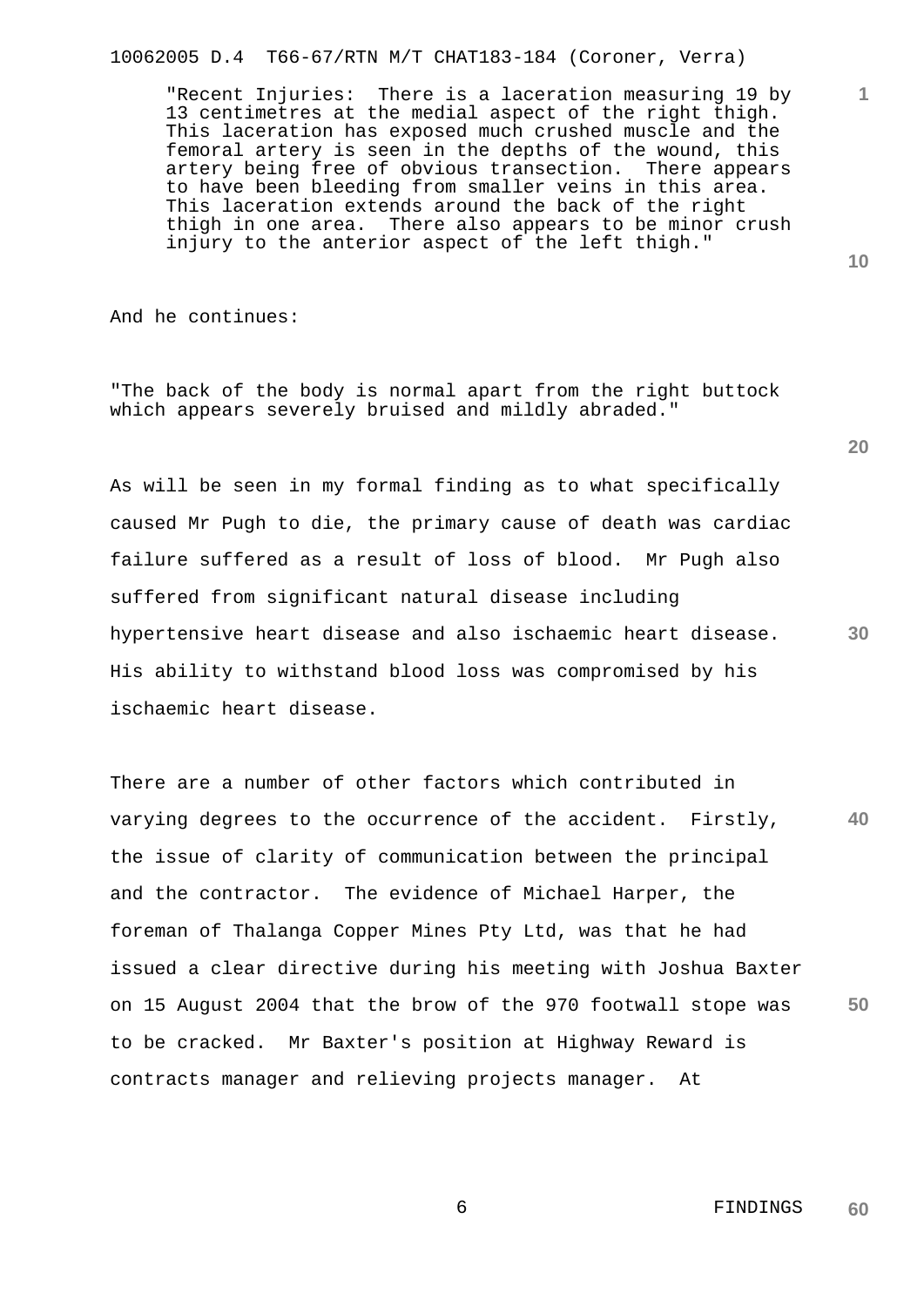10062005 D.4 T66-67/RTN M/T CHAT183-184 (Coroner, Verra) paragraph 8 of his statement of 19 August 2004 Mr Baxter states:

"I have an involvement in the daily meeting. My direct involvement with the day to day activities is based on communication with the foreman. The mine foreman between themselves and the shift bosses organise the day to day activities."

What followed was described by Hamish McLeod, the site senior executive at Highway Reward Mine as:

"A communication breakdown by FMS management that failed to ensure the shift supervisors and bogger operators were aware that the stope was only to be bogged until the brow was just open."

That is an accurate description of what occurred or, more accurately, what did not occur for reasons which have not clearly emerged on the evidence as it was presented. To compound the issue Peter Schmalkuchen, a foreman in the employ of Faminco Mining Services Pty Ltd, at paragraph 40 of his statement of 18 August 2004 states:

"We bogged the 970 SF/W stope on Sunday. The night-shift operator was Dale Ferguson. Dennis Smith bogged the stope on Monday day shift, then we dipped and charged it. We fired it at about 2 p.m. The client (Mick Harper) said to bog the stope until the brow is open and then charge it."

Mr Harper denied that he issued any instruction to open the brow.

**40** 

**50** 

**30** 

**20** 

**1**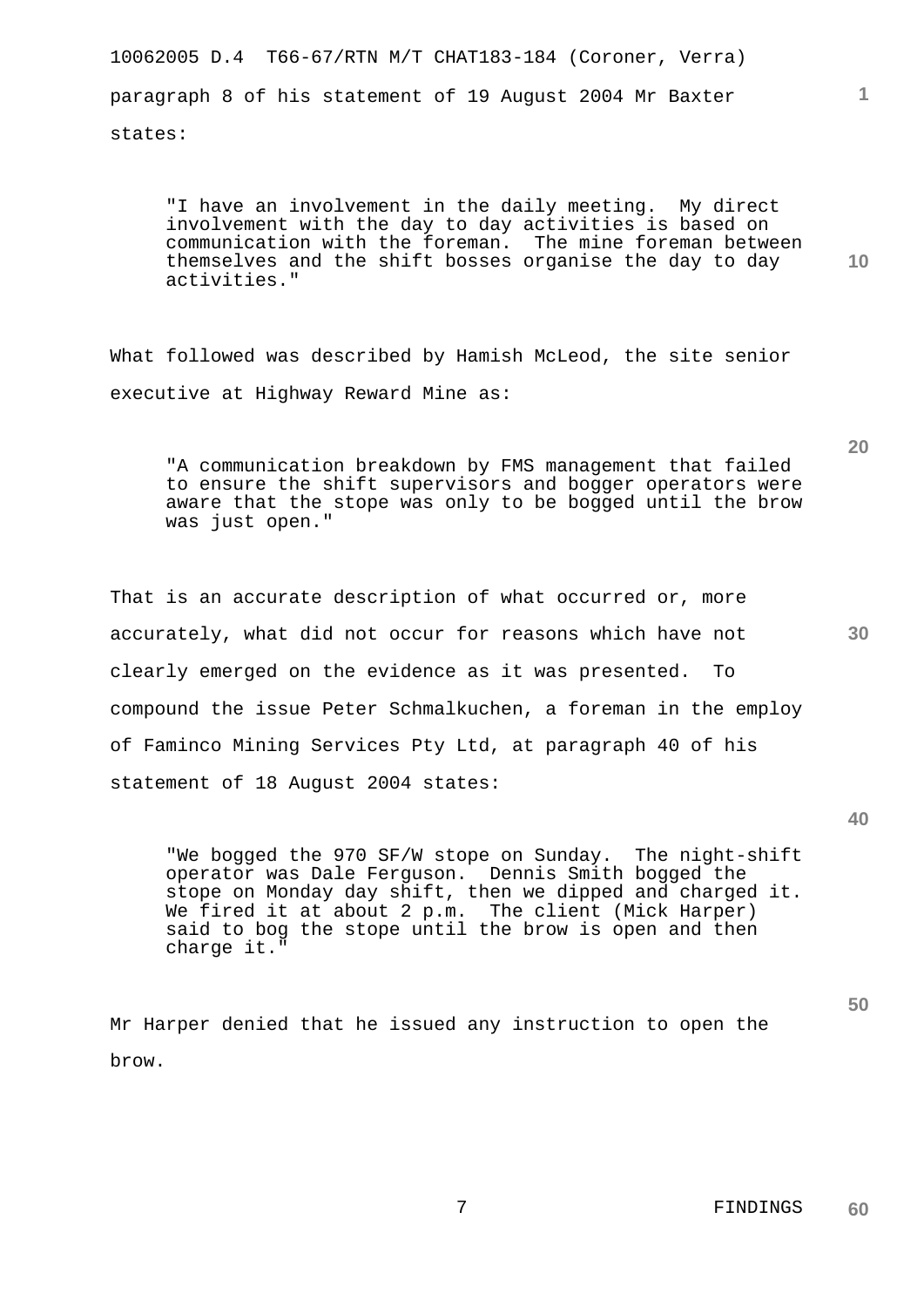10062005 D.4 T66-67/RTN M/T CHAT183-184 (Coroner, Verra) Secondly, whilst the evidence of Dr Williams was that prompt administration of first aid would in all likelihood not have saved Mr Pugh's life, prompt administration of first aid in other circumstances where life-threatening injuries are sustained may well result in saving the person's life. For some unexplained reason there was no first-aid kit in Mr Smith's vehicle. The issue of Mines having adequate supplies of first aid and trauma kits is addressed in section 39 of the Mining and Quarrying Safety and Health Regulation of 2001 and in my view need not be the subject of any further specific recommendation.

Thirdly, a safety and health management system audit had been carried out at the Highway Reward Mine. The document dated 13 May 2004 at paragraph 8.8 identifies safety issues related to personnel being put at risk from unexpected rock falls within blasted and unsupported excavations. (See appendix 6 volume 2 Exhibit 1.) The report had not been made available to the mine workers.

Fourthly, whilst in this case more prompt communication of the emergency would in all likelihood not have saved Mr Pugh's life, radio communication from the immediate site of the accident was not possible as radio communication cable had either been removed from or not extended into the accident site. The advantages of being able to make immediate radio communication are two-fold. An emergency response can be activated more promptly. Secondly, any persons in the vicinity such as Mr Smith in this instance do not have to

**30** 

**1**

**10** 

**20** 

**40**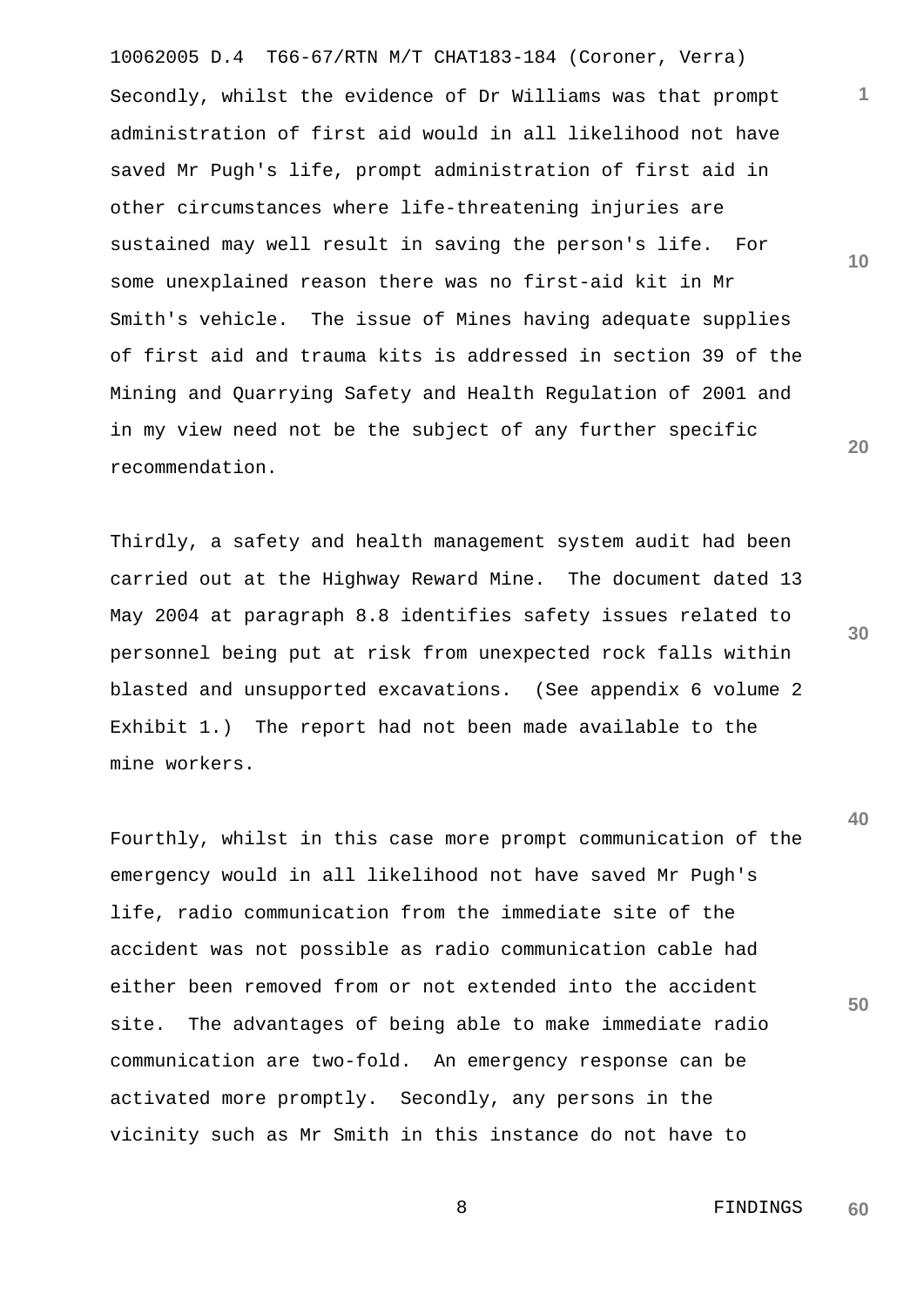10062005 D.4 T66-67/RTN M/T CHAT183-184 (Coroner, Verra) leave the accident site to initiate an emergency response and can thus give assistance to the injured person more promptly.

Fifthly, Mr McLeod states at page 13 of his report:

"The over-drilling and charging of a number of the holes in rings 10 and 11 could have possibly contributed to poorer ground conditions internally within the stope that resulted in the rock fall. However, given the weak ground conditions that were known to exist in the area of the 970 FW stope and the presence of serecitic rock type the rock fall could have occurred regardless of this issue." (See appendix 7 volume 2 Exhibit 1.)

Rock falls can and do occur regardless of whether or not the charging and firing process results in the anticipated outcome. I note that some action has been taken in relation to Faminco's stope charging plan sheets. (See appendix 1 item 11 volume 1 Exhibit 1.) I am of the view that any broader recommendation on this issue is not necessary.

Upon consideration then of all the evidence I find:

- (a) The deceased person is Samuel Pugh;
- (b) Mr Pugh died as a result of injuries sustained when struck by a falling rock;
- (c) Mr Pugh died at approximately 7.32 a.m. on the 17th of August 2004;

 9 FINDINGS **60** 

**20** 

**30** 

**1**

**10** 

**40**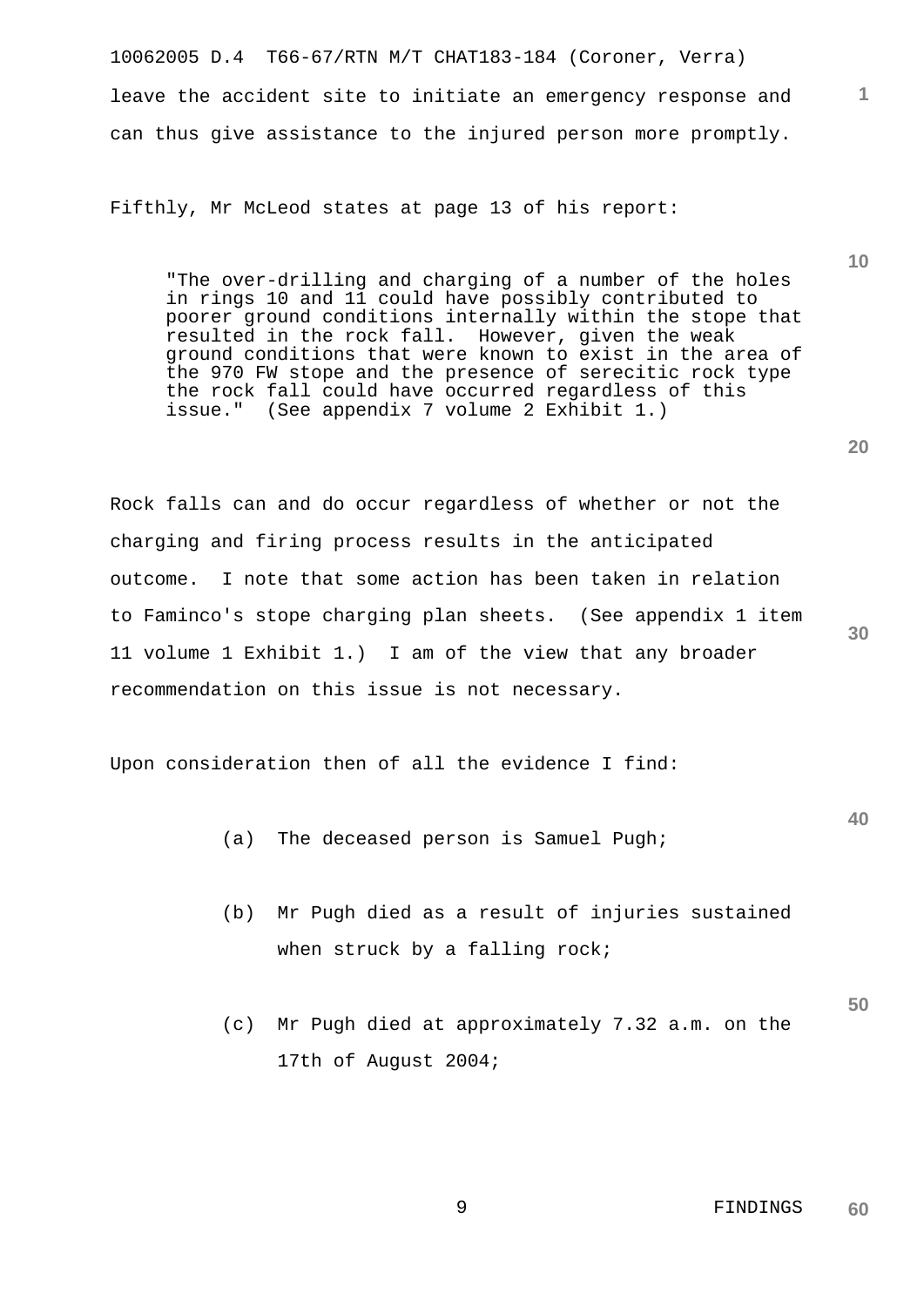10062005 D.4 T66-67/RTN M/T CHAT183-184 (Coroner, Verra)

(d) Mr Pugh died in the 970 Lower Reward Deeps Footwall Stope at the Highway Reward Mine. The mine is situated 33 kilometres south of Charters Towers;

(e) The cause of death was:

- 1. (a) Cardiac failure due to or as a consequence of
	- (b) blood loss.
- 2. Other significant conditions contributing to the death were hypertensive heart disease and ischaemic heart disease.

Pursuant to section 46 of the Coroners Act of 2003 I make the following recommendations which almost mirror Exhibit 16. They are as follows:

- (1) The mines inspectorate facilitate a workshop with the Queensland Metalliferous Mining Industry with the goal of establishing an industry Guidance Note for safe operation near open voids, particularly stopes.
- **50**
- (2) In relation to the Mining, Quarry and Safety and Health Act of 1999 the Mines Inspectorate review, with industry consultation, the issues surrounding

**10** 

**1**

**30** 

**40**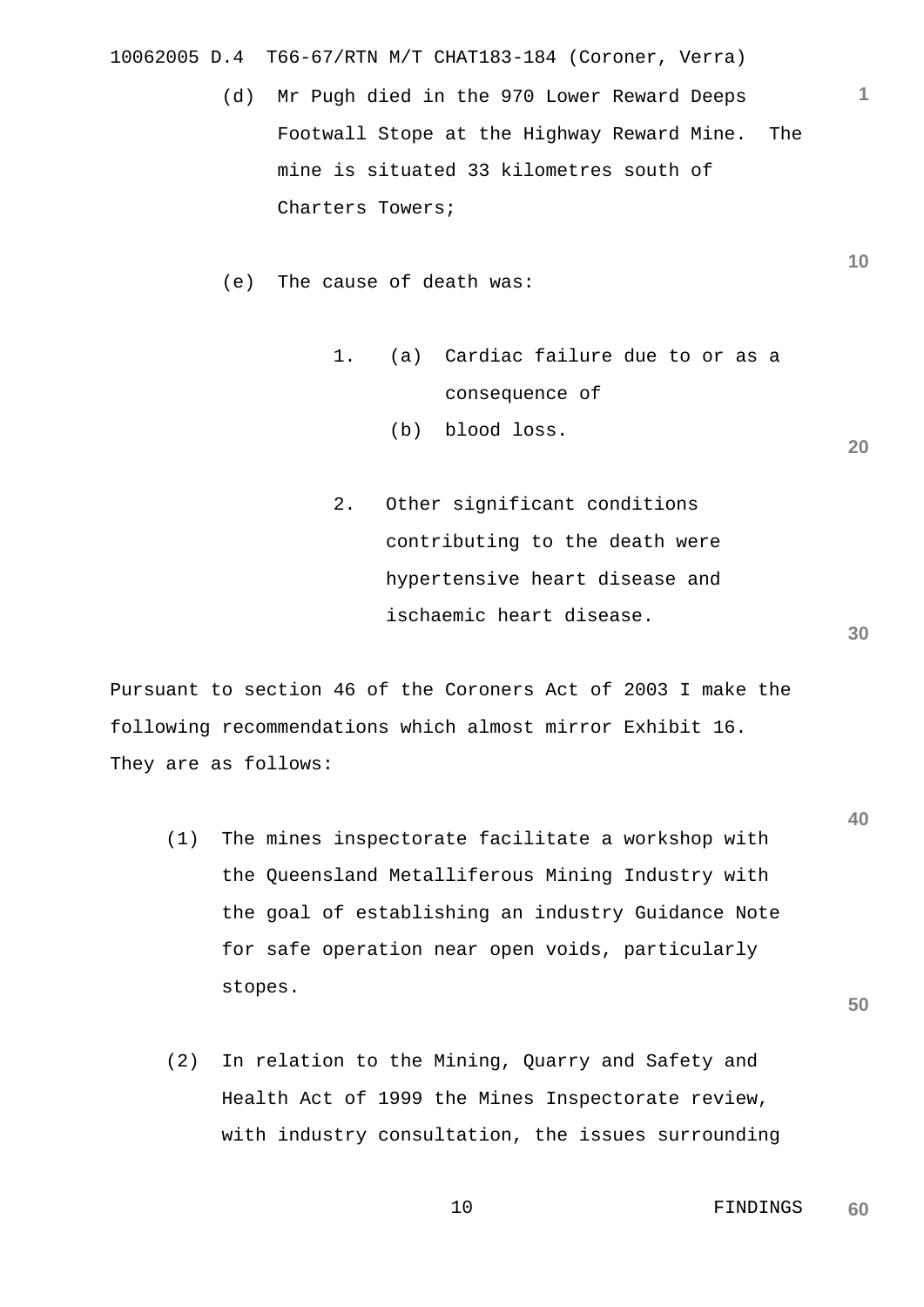- 10062005 D.4 T66-67/RTN M/T CHAT183-184 (Coroner, Verra) **1** fitness for work and the general health surveillance of workers.
	- **10**  (3) Effective communication is the cornerstone of emergency response in underground mines. Where practicable, immediately accessible 2-way communication should be available to workers at all times.
	- **20**  (4) Communication/directives between the principal and the contractor should be accurate and clearly defined, particularly in respect to matters that may have safety and health implications.
	- **30**  (5) The results, findings and recommendations of safety audits and inspections should be made available to all workers and actioned by management in a timely manner.

**40**  The evidence does not, in my view, warrant the reporting of any offences or misconduct pursuant to section 48 of the Act. I commend Inspector Dryden and other investigating and supporting officers on a thorough investigation. I also thank counsel assisting and other legal representatives.

Finally, this Court offers its sympathy to next of kin.

Before I formally close, are there any other issues?